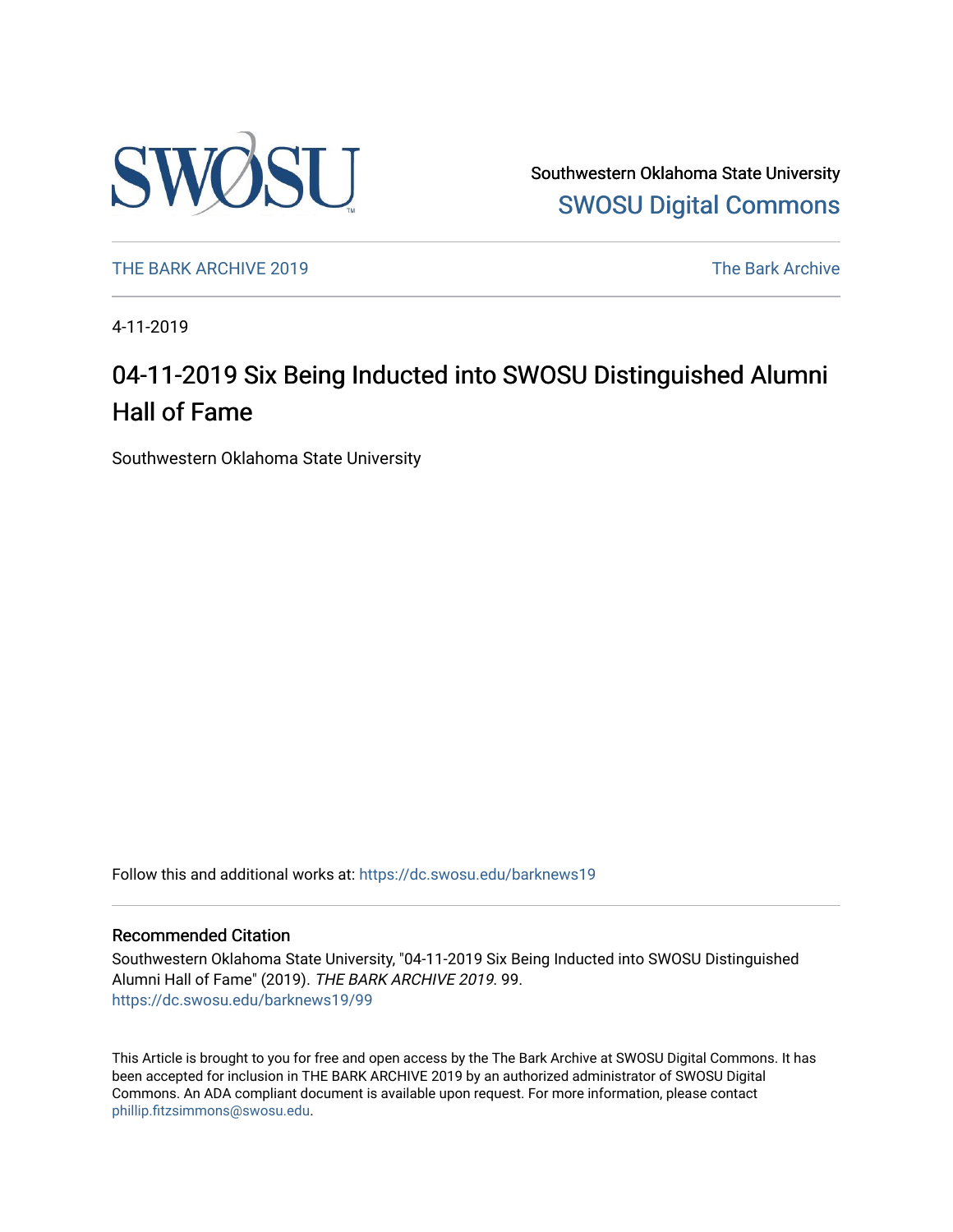



## **Six Being Inducted into SWOSU Distinguished Alumni Hall of Fame**

Six individuals are being inducted into Southwestern Oklahoma State University's Distinguished Alumni Hall of Fame during 2019 Convocation ceremonies on the Weatherford campus.

They are:

- Carl Hook, Class of 1967
- Gina Scott Ligon, Class of 2000
- Kelli Litsch, Classes of 1985 & 1986
- Jim Litsch, Class of 1956 (posthumous)
- James Utterback, Classes of 1978 & 1979
- Tom Weichel, Class of 1964

All six will be honored by SWOSU President Randy Beutler at the SWOSU Convocation activities May 3-4 on the Weatherford campus.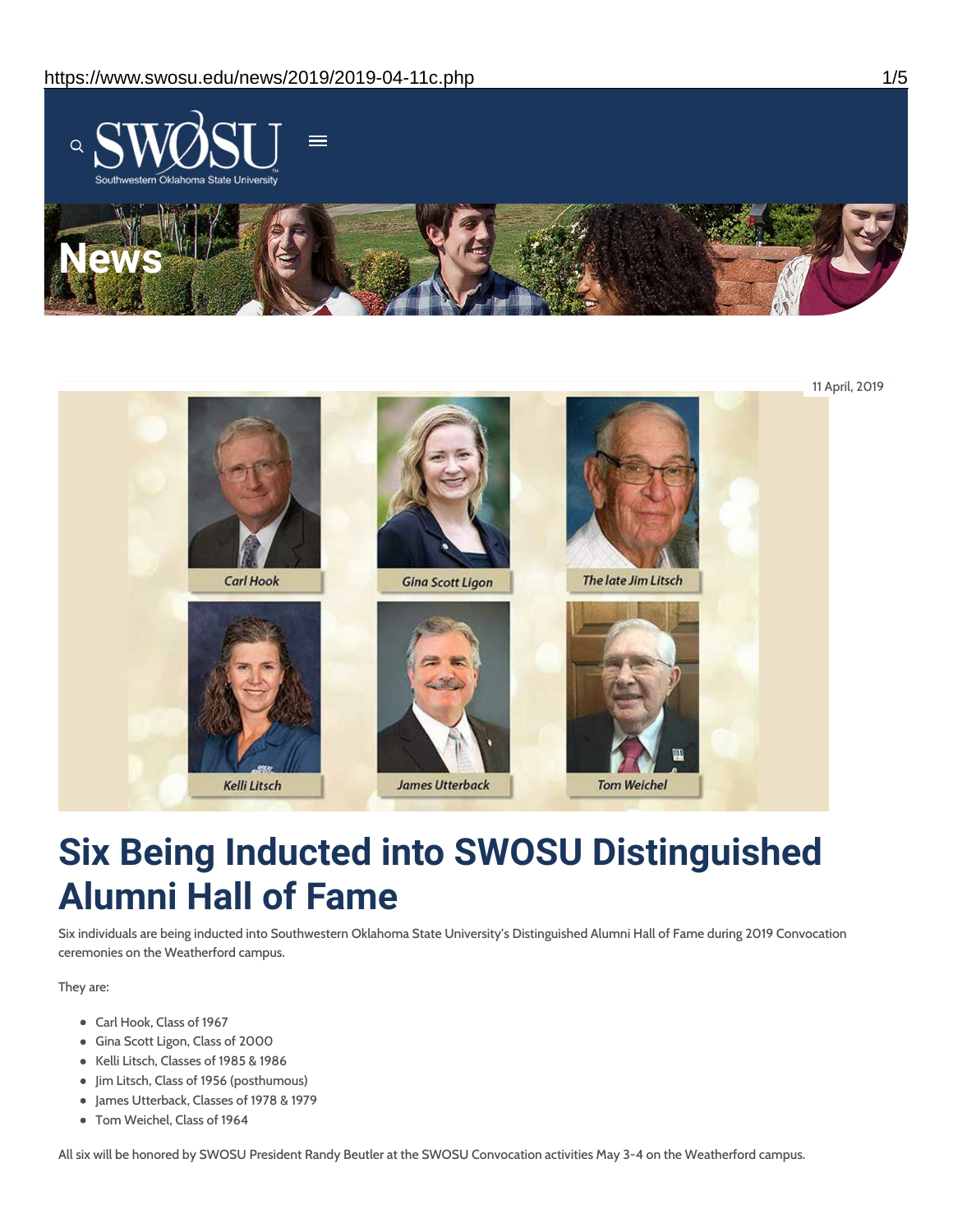#### https://www.swosu.edu/news/2019/2019-04-11c.php 2/5

**Carl Hook of Norman** attended Thomas Public Schools prior to moving to Weatherford for high school. At SWOSU, he studied chemistry, math and biology. Hook's parents and older sibling were alumni of SWOSU, and his uncle, Thomas pharmacist Bert Brundage, was instrumental in the establishment of the SWOSU College of Pharmacy. Hook earned an M. D. from the University of Oklahoma College of Medicine in 1970. Hook undertook surgical training at St. Anthony's Hospital and specialty training in otorhinolaryngology at the University of Oklahoma Health Sciences Center. Following just under three decades of private medical practice, Hook became President, Chief Executive Officer (CEO), and Chairman of Physicians Liability Insurance Company (PLICO), a firm owned by the Oklahoma State Medical Association (OSMA) that functions as the dominant provider of medical professional liability insurance in the State of Oklahoma. In 2015, Hook negotiated the sale of PLICO to The Medical Protective Company (whose parent company is Berkshire Hathaway), the largest medical liability insurer in the United States. Although retired from active management as of 2017, Hook continues to serve as Chairman of the PLICO Advisory Board of Physicians. Hook is Past Chair of the SWOSU Foundation, Inc. Board of Trustees. Hook and his wife, the former Sandra Combs, married while attending SWOSU. Married for over 54 years, the Hooks are proud parents of two and grandparents of five. The Hooks are active members of McFarlin Memorial United Methodist Church.

**Gina Scott Ligon of Papillion (NE)** graduated from Weatherford Public Schools and studied psychology at SWOSU. Ligon went to the University of Oklahoma where she completed her Ph. D. in 2004. Ligon holds the Jack and Stephanie Koraleski Chair of Collaboration Science and is an Associate Professor of Organizational Behavior at the University of Nebraska at Omaha (UNO). Ligon also holds faculty appointments at UNO in Industrial and Organizational (IO) Psychology, Criminology, and IT Innovation. Ligon's research has been recognized in the *New York Times*, *Vice News*, *Business Insider*, and *Omaha World Herald* for content about applying IO Psychology to understand terrorist groups. Since 2013, Ligon has briefed at the Pentagon and Department of Homeland Security over 40 times, sharing her research on leaders, organizational structure, and recruitment strategies for groups such as al Qaeda, the Islamic State and the Taliban. In 2015, Ligon trained DoD planners on the nature of ISIS and what its organizational vulnerabilities were using the psychology training she received at SWOSU. Ligon is part of the Department of Homeland Security Centers of Excellence, Department of Defense Strategic Multilayer Assessment Group, Nebraska Public Policy Center, and the National Strategic Research Institute. Ligon is also a nonresident fellow for the George Washington University Program on Extremism, where she presents on panels in Washington DC about the nature of violent ideological leadership and organizations. Ligon is currently the Editor of the Taylor & Francis journal *Dynamics of Asymmetric Conflict Journal: Pathways toward Terrorism and Genocide.* Ligon and her husband, United States Air Force Lieutenant Colonel Derek Ligon, are proud parents of two.

**Kelli Litsch of Weatherford** graduated from Thomas Public Schools where she set the record for most points scored by any player—male or female—in Oklahoma high school basketball history. Litsch followed in the footsteps of her father, Jim, and mother, Peggy, and attended SWOSU where she studied education. In her freshman year at SWOSU, Litsch led the Lady Bulldogs to an undefeated 34-0 season and national championship. She would then lead the Lady Bulldogs to national championships in 1983 and 1985. Litsch was the first NAIA student-athlete to be named to the All-American First Team four times. Litsch ended her time as a SWOSU student-athlete with an historic 129-5 record as the NAIA all-time record holder in points scored at 2,700. Following completion of her undergraduate and graduate work at SWOSU, Litsch served as Assistant Women's Basketball Coach and helped lead the team to championships in 1987 and 1990. In 1995, Litsch was named SWOSU Assistant Athletic Director, a post from which she directed the institution's compliance with NCAA and other applicable regulatory regimes. Litsch retired in 2014. She is an inductee of the SWOSU Athletic Hall of Fame (1990), NAIA Hall of Fame (1991), Oklahoma Sports Hall of Fame (2004), Women's Basketball Hall of Fame (2005) and the Dewey County Hall of Fame (2013). Litsch serves on the Board of Directors of the SWOSU Athletic Association.

The late **Jim Litsch of Fay** studied education at SWOSU. During his time as a student-athlete at SWOSU, Litsch played basketball for the university's inaugural NAIA national basketball tournament team under the legendary Coach Rankin Williams. Litsch was a model of consistency and discipline and set a number of records for the university. Following his graduation from SWOSU in 1956, Litsch served over three decades in the classroom and as an administrator in public education in school districts at Fay and Thomas. Litsch was an early volunteer and leader within the SWOSU Alumni Association but it was in formation of the SWOSU Athletic Association that he left his mark as a "Founding Father" and as one of SWOSU's most faithful, enthusiastic supporters (along with his wife, Peggy, also a 1956 SWOSU alumnus). A 1999 inductee into the SWOSU Athletic Hall of Fame, Litsch was posthumously honored with the Cecil Perkins Service Award by the SWOSU Athletic Association in 2017. Litsch and Peggy were proud parents of Kelli (SWOSU Classes of 1985 & 1986) and Staci (SWOSU Class of 1996) and grandparents of Luke Lewallen (SWOSU Class of 2018) and Trent Lewallen (current SWOSU student).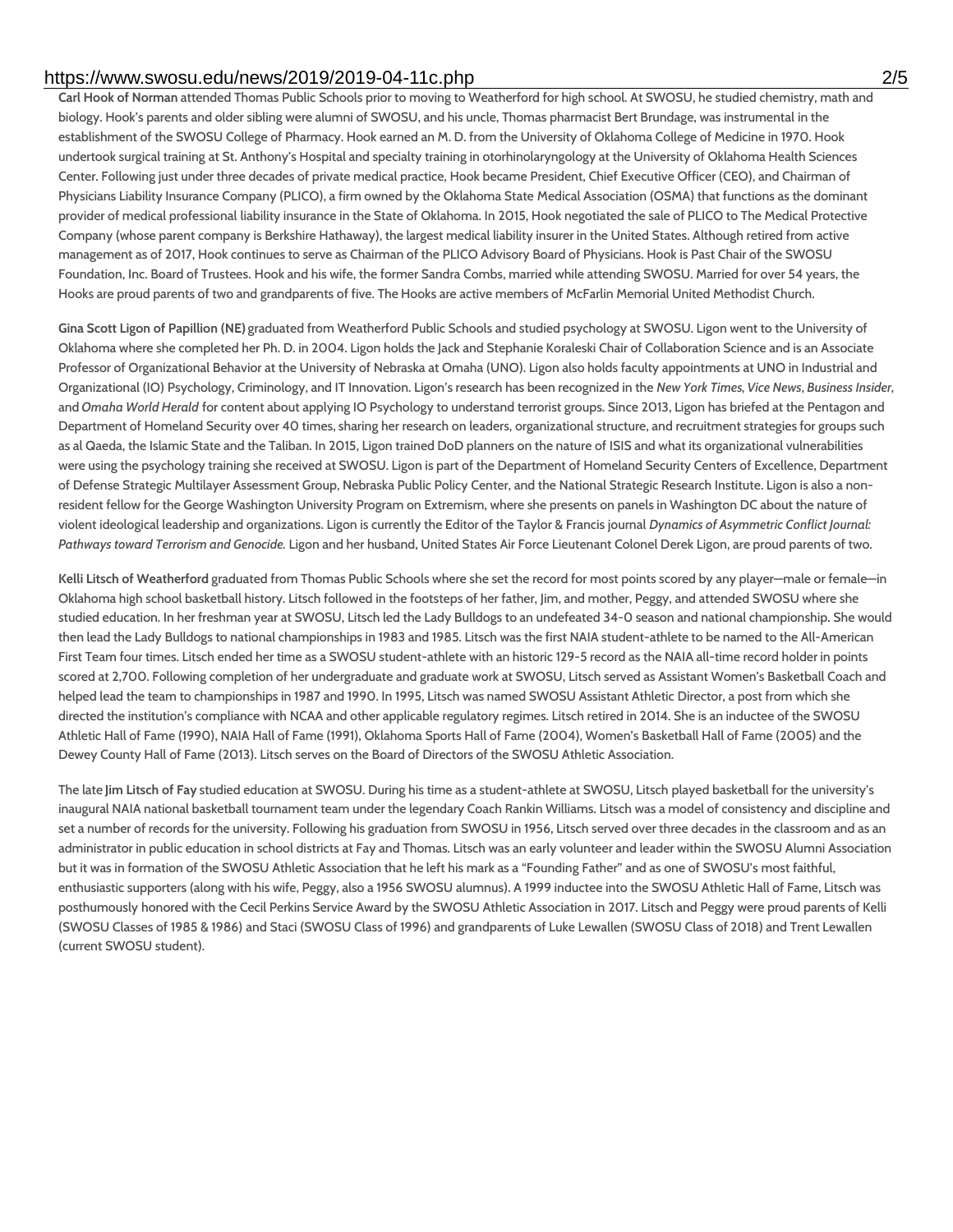#### https://www.swosu.edu/news/2019/2019-04-11c.php 3/5

**James Utterback of Seminole** studied psychology at SWOSU, earning undergraduate and graduate degrees. He holds a Ph.D. from the University of Northern Colorado. Utterback was the fourth and longest-serving president of Seminole State College (SSC). Under his leadership from 1997 to 2017, SSC more than doubled the size of its campus, expanded academic and athletic programs, developed international partnerships and set record student enrollments. Numerous new buildings and sports facilities were constructed during his tenure, which also included a three-fold increase in federal funding. Utterback has authored or co-authored eight journal articles, a book chapter and has made roughly three dozen professional presentations at national and international conferences in areas related to student development, gang violence, economic development, and diversity in higher education. With a strong record of civic and community service, Utterback was named the 2004 Seminole Citizen of the Year. He was formerly Chair of both the Oklahoma Council of Two-Year College Presidents as well as the Council of Presidents. In 2018, he was inducted into the Oklahoma Higher Education Hall of Fame. Utterback has served on the American Association of Community Colleges (AACC) Governing Board as well as on AACC's Commissions on Diversity, Equity and Inclusion; Workforce Development; and Global Education. He was also a member of AACC's Future Leaders Institute, which trained higher education administrators on how to ascend to an effective college presidency. He is a Past-Chair of both the Oklahoma Educational Television Authority (OETA) Board of Directors and the OETA Foundation. He currently serves as the Vice-Chair of the Board of Directors of Alliance Health in Seminole and is on the Board of Directors of the Oklahoma Hall of Fame, Gaylord-Pickens Museum and the Advisory Board of the Jasmine Moran Children's Museum. Utterback is a member of the Choctaw Nation of Oklahoma. Utterback met and began dating his wife, Karrie, during his freshman year at SWOSU. They have been married for 36 years and are proud parents of two daughters, a son in law and one granddaughter.

**Tom Weichel of Colony** studied physics and math at SWOSU. Following his graduation, Weichel joined the National Aeronautics & Space Administration (NASA) where he served as a Flight Controller for, among many other professional achievements, the Gemini and Apollo missions. Weichel was Retrofire Officer in NASA Mission Control during the Apollo 13 mission and for his service during that incredible drama, Weichel received the Presidential Medal of Freedom. After retiring from NASA, Weichel returned to Washita County, Oklahoma to farm and ranch and raise his family. He was employed with the Southwest Oklahoma Development Authority (SWODA) Community Action Program for over a decade and served just under 20 years with the Caddo-Kiowa Technology Center as an instructor and coordinator of the Center's Educational Reform Program. Weichel was honored by Caddo-Kiowa as Outstanding Educator in 2004. Weichel sat on the governing board of the Weatherford Regional Hospital for 23 years and continues to sit on the governing board of Washita County Rural Water District #2 where he has served for 43 years. Weichel has been active in the Colony Presbyterian Church his entire life.

For more information on the 2019 SWOSU Distinguished Alumni Hall of Fame inductees, please contact the SWOSU Office of Institutional Advancement at 580-774-3267 or visit www.SWOSU.edu.

| Academics                | $\triangleright$ |
|--------------------------|------------------|
| Administration           | D                |
| Alumni and Foundation    | D                |
| Community                | D                |
| Events                   | $\mathsf D$      |
| <b>Faculty and Staff</b> | D                |
| Miscellaneous            | D                |
| Sayre                    | D                |
| <b>Students</b>          | D                |

#### **Archive Links**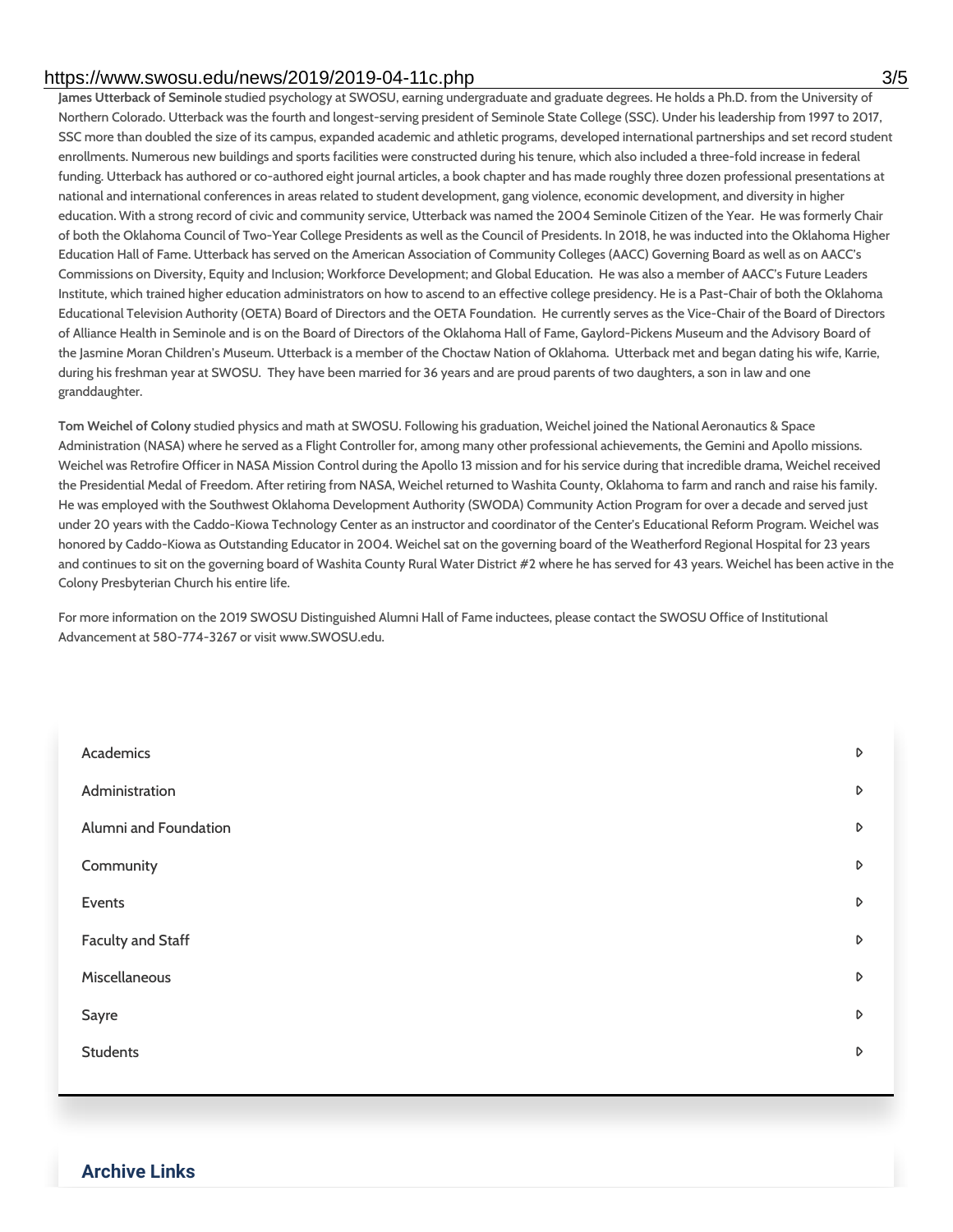| 2018    | D |
|---------|---|
| 2019    | D |
| 2020    | D |
| Archive | D |
|         |   |

# SWOSU

#### Weatherford Campus

100 Campus Drive Weatherford, OK 73096

#### Sayre Campus

409 E Mississippi Ave Sayre, OK 73662

Connect to Us

fyom

Contact [Information](https://www.swosu.edu/about/contact.php)

[University/Facility](https://www.swosu.edu/about/operating-hours.php) Hours

[Campus](https://map.concept3d.com/?id=768#!ct/10964,10214,10213,10212,10205,10204,10203,10202,10136,10129,10128,0,31226,10130,10201,10641,0) Map

Give to [SWOSU](https://standingfirmly.com/donate)

Shop [SWOSU](https://shopswosu.merchorders.com/)